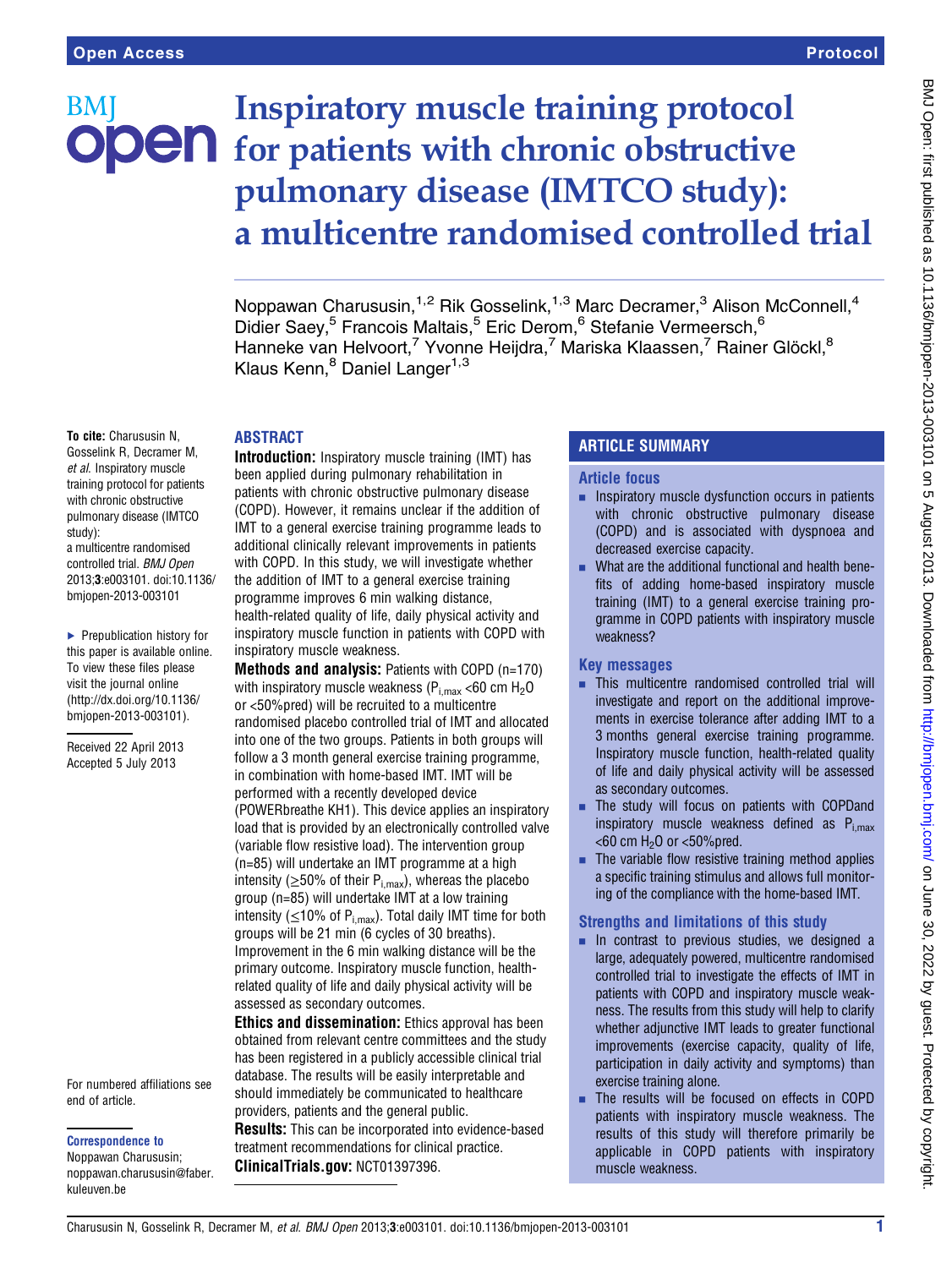#### **BACKGROUND**

Chronic obstructive pulmonary disease (COPD) is a major cause of chronic morbidity and mortality worldwide.<sup>1 2</sup> COPD is characterised by persistent expiratory flow limitation which is usually progressive.<sup>3</sup> Dyspnoea is the most prominent exercise-limiting symptom of the disease, $4$  which leads to chronic avoidance of physical activities. Consequently, low-physical activity levels contribute to skeletal muscle deconditioning and exercise capacity reduction, which impact negatively on health-related quality of life.<sup>5</sup> <sup>6</sup> Inspiratory muscle dysfunction is another extrapulmonary manifestation, which is often present in patients with COPD.7 8 It contributes to hypoxaemia, hypercapnia, dyspnoea and decreased  $e^{i\omega}$  exercise tolerance.<sup>9–11</sup> Pulmonary rehabilitation including exercise training, education, nutritional intervention and psychosocial support is a standard care for patients with COPD to counteract extrapulmonary disease manifestations.6 12 13 Inspiratory muscle training (IMT) has also been applied frequently and is extensively studied in recent years in patients with COPD.<sup>14</sup> From meta-analyses of randomised controlled trials (RCTs) in patients with COPD, it can been concluded that IMT as a stand-alone therapy improves inspiratory muscle function (strength and endurance), decreases symptoms of dyspnoea and improves exercise capacity.<sup>14 15</sup> The value of IMT as an add-on to a general exercise training programme is, however, still under debate.<sup>16–19</sup> While IMT always results in significant improvements in inspiratory muscle function, its additional effects on more clinically relevant outcomes (eg, functional exercise capacity and quality of life) are insufficiently supported by scientific evidence so far.<sup>14</sup> From subgroup analyses in the most recent meta-analysis, it was concluded that significant additional effects of IMT on more clinically relevant outcomes are more likely to be found in patients with inspiratory muscle weakness.<sup>12</sup> This was previously defined as a maximal inspiratory mouth pressure  $(P_{i,max})$  of less than 60 cm  $H_2O$ .<sup>14</sup> It has therefore been recommended that future studies in patients with COPD should focus specifically on patients with more pronounced inspiratory muscle weakness.<sup>14 20</sup> It was recently shown that adjunctive IMT led to significantly greater functional improvements in a well-designed RCT in patients with chronic heart failure selected for inspiratory muscle weakness.<sup>21</sup> Comparable RCTs in patients with COPD are so far lacking.<sup>14</sup> We are therefore carrying out a large, adequately powered, multicentre RCT on the effects of IMT as an adjunct therapy to a general exercise training programme in patients with COPD with inspiratory muscle weakness. Recommendations on the use of IMT as an adjunct to general exercise training in these patients in international guidelines are ambiguous.<sup>12</sup> The outcome of this study will therefore have a direct impact on clinical practice, as the results will clarify whether adjunctive IMT leads to superior clinically relevant improvements for patients with COPD. Functional outcomes of relevance to patients (exercise capacity,

quality of life, participation in daily physical activity and symptoms) were therefore chosen as the main outcomes.

One of the hypotheses that links enhanced inspiratory muscle function to improvements in exercise capacity is that IMT should allow the respiratory system of patients with COPD to work more comfortably at high lung volumes during exercise. $22$  In the present study, we will use a recently developed IMT device that applies a variable resistance provided by an electronically controlled valve (variable flow resistive load). In contrast to the traditionally applied threshold loading, this variable flow resistive load is specifically challenging the inspiratory muscles at higher lung volumes, and may lead to larger training effects in patients with COPD who develop dynamic hyperinflation during exercise. Besides these potentially beneficial characteristics of the applied load, another advantage of the device is the ability to store home-based training data for up to 40 sessions. Continuous registrations of pressure and flow at 500 Hz provide data on the external work of breathing and enable the verification of quantity as well as quality of unsupervised training sessions. The latter is of particular importance since 85% of the training sessions during this RCT will be performed by patients at their homes without supervision.

### Aims

This study will examine the effects of adding a wellcontrolled, high-intensity IMT programme to a 3-month general exercise training programme, using a large, multicentre, randomised controlled design, in patients with COPD and inspiratory muscle weakness. Outcomes will be exercise capacity (primary outcome), inspiratory muscle function, health-related quality of life (HRQL) and participation in daily physical activity.

#### Hypotheses

We hypothesise that the addition of IMT to a general exercise training programme in patients with COPD and inspiratory muscle weakness will result in superior improvements exercise capacity, inspiratory muscle function, HRQL and daily physical activity, compared with general exercise training alone.

# **METHODS**

#### **Patients**

All patients with spirometry-proven COPD who are referred for outpatient pulmonary rehabilitation will be screened for inclusion. Only patients with inspiratory muscle weakness ( $P_{i,max}$  <60 cm H<sub>2</sub>O or <50% predicted) will be eligible to participate in the study. Exclusion criteria consist of (1) diagnosed psychiatric or cognitive disorders; (2) progressive neurological or neuromuscular disorders; (3) severe orthopaedic problems having a major impact on daily activities and (4) previous inclusion in rehabilitation programme (<1 year).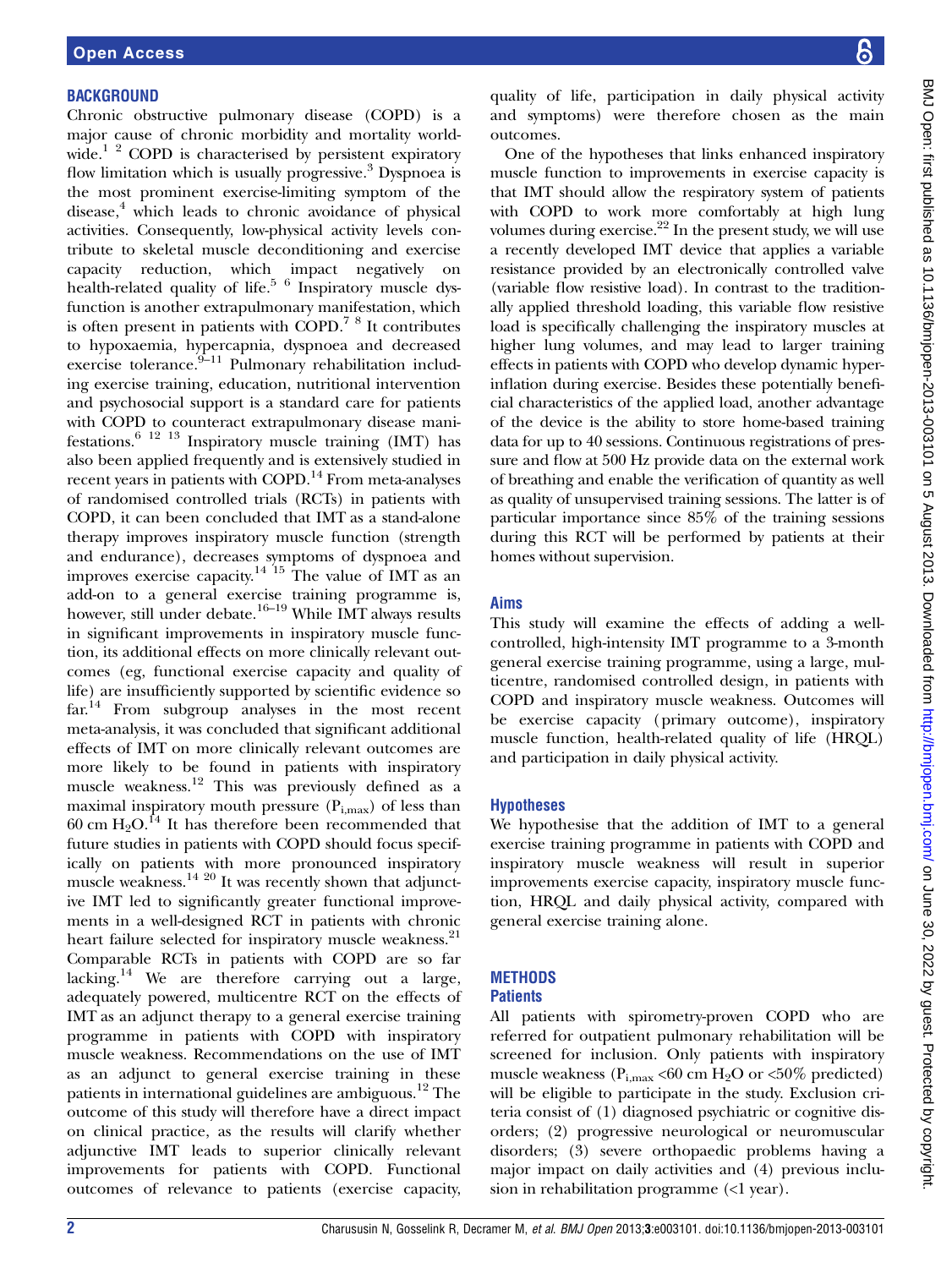#### Study design

Patients will be informed about the study protocol prior to the start of the rehabilitation programme. Informed consent will be obtained at that time. Patients will be randomised into an intervention and a placebo group. Group allocation will be performed by simple randomisation using sealed opaque envelopes in random block sizes of four and six (order unknown to investigators). $23$ 

Both groups will follow a general exercise training programme as described previously.24 The intervention group will receive an additional IMT programme described to the patients as 'resistance training' at high intensity ( $\geq$  $50\%$  P<sub>i,max</sub>), whereas the placebo group will receive an IMT intervention described to patients as 'endurance training' at a low training intensity ( $\leq$ 10% P<sub>i,max</sub>).

Measurements of primary and secondary endpoints will be undertaken before and after 3 months of rehabilitation. All tests will be performed by experienced investigators who are blinded to group allocation. To ensure consistency between the centres, all assessments will be performed according to the instructions agreed upon and described in a manual of procedures and an instructional video, even if they may differ slightly from usual local procedures. To further improve the consistency, the five centres will regularly receive a newsletter to update them on the progress of the study and to share eventual technical problems between centres. Staff from all participating centres will be able to contact the coordinating centre in Leuven by email or telephone in case they should have any questions concerning the study.

To detect a minimally clinically important difference between groups of 26 m in the 6 min walking distance  $(6MWD)$ ,<sup>25</sup> assuming a SD of the within group differences in the 6MWD at the end of the intervention period of 60 m in both groups with a degree of certainty (statistical power) of 80% and a risk for a type 1 error (α)  $5\%$ , a sample size for both groups of 85 patients is needed, given an anticipated dropout rate of 30%. This study will therefore be performed as a multicentre RCT to ensure the inclusion of 170 patients within a time frame of 2 years. Besides the lead centre at the University Hospital in Leuven, Belgium, patients will also be recruited in the University Hospital Gent, Belgium; Schön Klinik Berchtesgadener Land, Germany; University Hospital Nijmegen, the Netherlands; and Laval University Quebec, Canada. Each of the five centres is expected to include between 30 and 40 patients within the 2-year inclusion period.

In accordance with the Belgian law relating to experiments on humans dated 7 May, 2004, KU/UZ Leuven shall assume, even without fault, the responsibility of any damages incurred by a subject which linked directly or indirectly to participation in the study, and shall therefore provide compensation through its insurance programme. All collaborating sites will have adequate insurance coverage for (1) Medical professional and/or medical malpractice liability, (2) general liability and (3)

other possible damages resulting from the Study at the institution.

#### INTERVENTIONS

#### General exercise training

Patients in both groups will follow a 3-month general exercise training programme. Patients will perform cycling, treadmill walking, stair climbing, arm ergometry and resistance training of arm as well as leg muscles.<sup>26</sup> Training frequency will be three sessions per week, resulting in a total of 36 training sessions. Duration of the training session will increase from 40–60 min at the start of the programme to 60–90 min after 3 months. Patients will perform endurance training or interval training at moderate to high intensity (initially 60–70% of maximal workload). The overall training intensity will be increased gradually during the course of the programme using a CR10 Borg Scale rating of 4–6 on dyspnoea sensation or leg effort as a means of maintaining training overload.<sup>27</sup> Physiotherapists providing this intervention will be blinded to group allocation of patients.

#### Inspiratory muscle training programme

Patients will receive either high-intensity IMT ('strength training'=intervention group) or low-intensity placebo IMT ('endurance training'=placebo group). The training load in this study will be adjusted according to data from a previously performed pilot study about a homebased, high-intensity IMT programme in patients with COPD with inspiratory muscle weakness.<sup>28</sup> Total daily training time for both groups will be 21 min, consisting of 6 cycles of 30 breaths (2 cycles, 3 times daily in the intervention group or 3 cycles, 2 times daily in the control group). There will be approximately 3.5 min of resistive breathing during every cycle, each followed by 1 min of resting. Patients will train 7 days/week, for 12 weeks using the Powerbreathe KH1 device (POWERbreatheKH1, HaB International Ltd, Southam, UK). This handheld device applies a variable resistance provided by an electronically controlled valve (variable flow resistive load). Loading is maintained at the same relative intensity throughout the breath, by reducing the absolute load to accommodate the pressure–volume relationship of the inspiratory muscles. The application of a tapered load allows patients to get close to maximal inspiration, even at high-training intensities (figure 1).

Figure 1 illustrates a comparison of a single breath (training at an intensity of  $60\%$  P<sub>i,max</sub>) using a conventional constant threshold loading device, with that of a variable flow resistive loading device (POWERbreathe  $KH1$ ).<sup>28</sup> It is apparent from this figure that, in contrast to the threshold loading, the variable flow resistive load overloads the inspiratory muscles at higher lung volumes. Since one of the hypotheses that links enhanced inspiratory muscle function to improvements in exercise capacity is that IMT may allow the respiratory system of patients with COPD to work more comfortably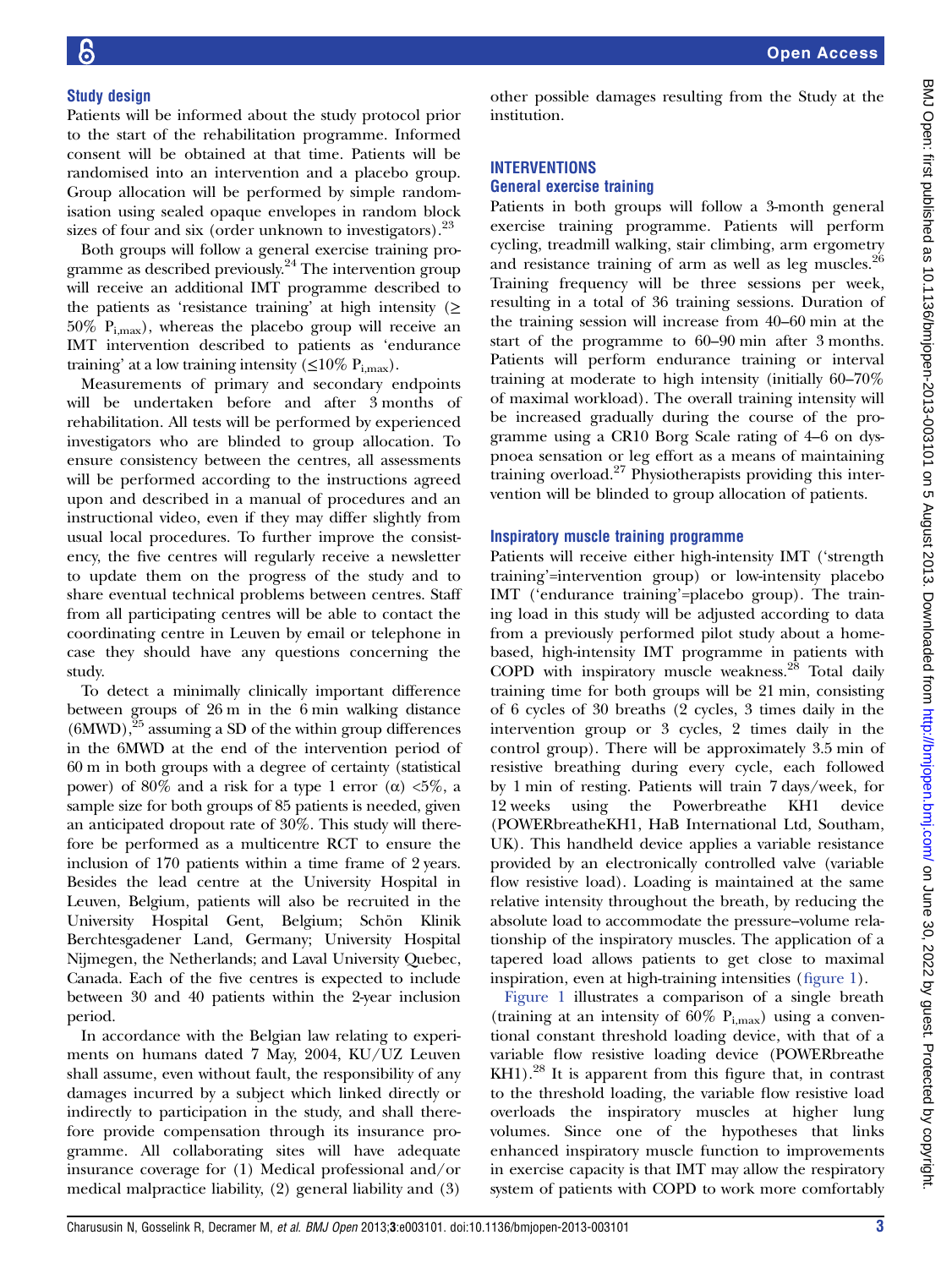

Figure 1 Comparison between constant threshold (threshold) and variable resistive inspiratory muscle training (POWERbreathe KH1).

at high lung volumes during exercise,  $2^2$  we hypothesise that this variable flow resistive IMT should be better suited to reduce inspiratory effort  $(P_{es}/P_{i,max})$  during whole body exercise. Besides these hypothetically beneficial characteristics of the applied load, a further advantage of the electronic leading device is the ability to store parameters of up to 40 IMT sessions. Continuous registrations of pressure and flow at 500 Hz provide data on the external work of breathing and enable us to control quantity as well as quality of unsupervised training sessions. This is of special importance since 85% of the training sessions during this RCT will be performed by patients at their homes without supervision. The device stores data on average mean pressure (cm  $H_2O$ ), average mean power per breath (watt), average peak flow per breath  $(L/s)$  and total work of breathing during one session of 30 breaths ( joules). Patients will be instructed to perform fast and forceful inspirations and will be encouraged to achieve maximal inhalation and exhalation with every breath. This breathing pattern will be supported by acoustic signals from the loading device.

The intervention group will start training at 40% of their initial  $P_{i,max}$ . Intermediate measurements of  $P_{i,max}$ will be performed every week. These  $P_{i,max}$  values will be used to calculate the training load to be implemented the following week. In other words, the training load in each week will be increased continuously over time by adjusting to at least 50% of the  $P_{i,max}$  value recorded in the previous week. Rates of perceived inspiratory effort on a modified CR10 Borg Scale (4–6 of 10) will also be used to support decisions on training load increments. The control group will train at an inspiratory load of  $10\%$  of their initial  $P_{i,max}$ . This training intensity will not be changed during the study period. Each week, three training sessions will be performed under supervision at the outpatient clinic. During these supervised sessions, the results of unsupervised sessions will be evaluated and patients will receive instructions and feedback on their training efforts. Resting periods will be given as needed as long as the patients are able to complete the

full volume of training prescribed. Training intensity in the intervention group will be adapted during these supervised sessions.

When patients experience acute exacerbations or respiratory infections, they will temporarily interrupt their participation in the rehabilitation and IMT programme. Based on the guidance from the treating pulmonologist, they will, however, return to the programme as quickly as possible. Periods of infections, exacerbations and hospitalisations will be registered and their stay in the programme will be prolonged in order to complete 12 weeks of IMT training programme.

#### Outcome measures

Table 1 provides an overview of the outcome measures at different time points in the study.

#### Respiratory muscle force

Maximal voluntary respiratory pressures will be registered at the mouth to assess respiratory muscle force. Measurements will be performed from total lung capacity for maximal expiratory pressure  $(P_{e,\text{max}})$  or residual

| <b>Table 1</b> Outcome measurements |
|-------------------------------------|
|                                     |

|                                  | <b>Start</b> | 3 months |
|----------------------------------|--------------|----------|
| Screen                           | X            |          |
| Informed consent                 | X            |          |
| Respiratory muscle strength      | x            | x        |
| Inspiratory muscle endurance     | x            | x        |
| Maximal exercise capacity        | X            | x        |
| Endurance exercise capacity      | X            | x        |
| Six-minute walking distance      | x            | x        |
| Daily physical activity (7 days) | x            | x        |
| <b>Pulmonary function</b>        | X            | x        |
| <b>Quadriceps force</b>          | X            | x        |
| Handgrip force                   | X            | x        |
| <b>CRDQ</b>                      | x            | x        |
| <b>HADS</b>                      | x            | x        |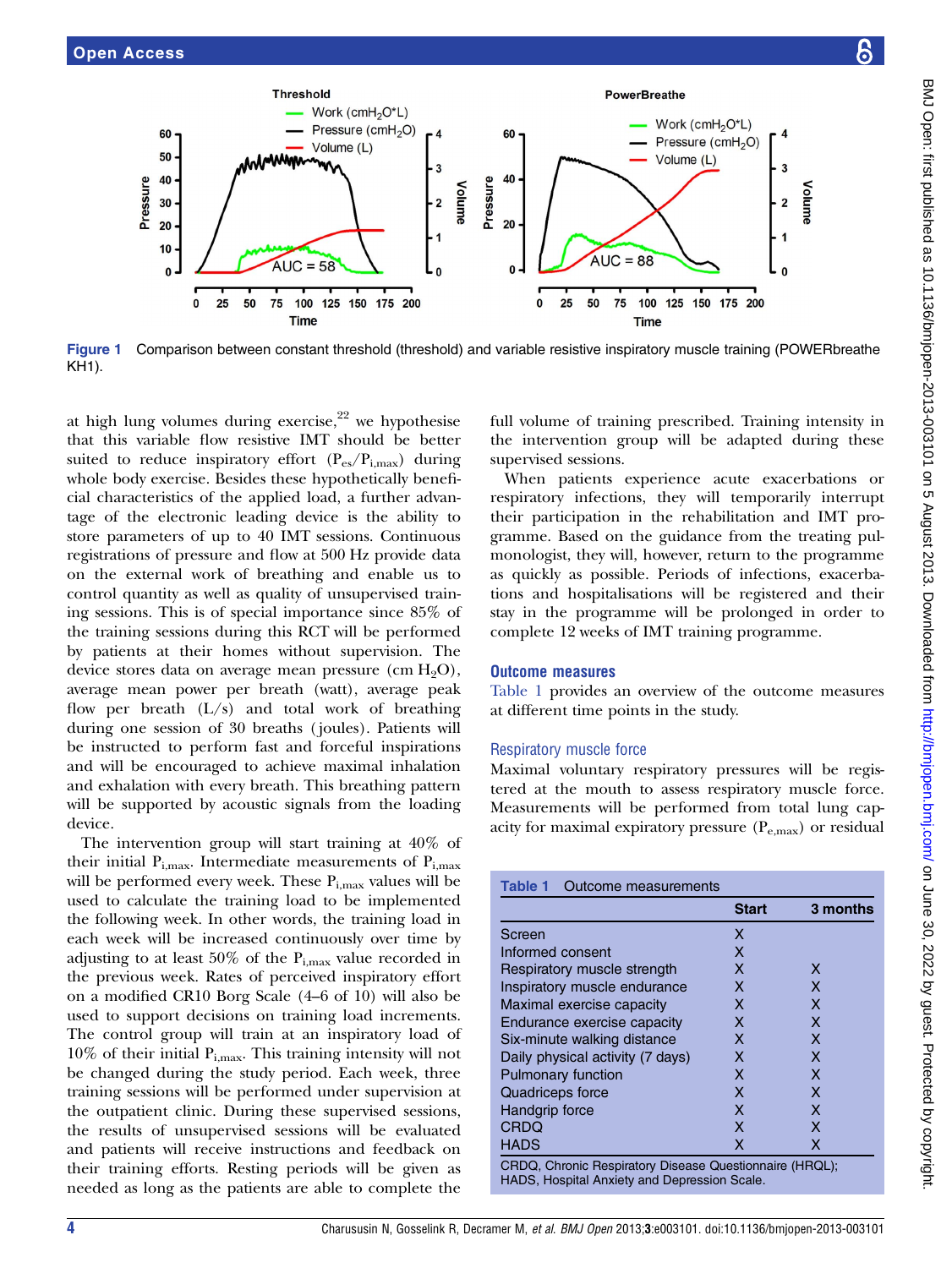Open Access

volume for maximal inspiratory pressure  $(P_{i,max})$  using the technique proposed by Black and Hyatt.<sup>29</sup> An electronic pressure transducer will be used (MicroRPM; Micromedical, Kent, UK). Assessments will be repeated at least five times (30 s recovery between attempts), and should be continued until at least good reproducibility has been achieved from the three best measurements (within 10 cm  $H_2O$  difference among measurements). Reference values published by Rochester and Arora<sup>30</sup> will be used to define normal respiratory muscle force.

#### Inspiratory muscle endurance

To measure inspiratory muscle endurance, patients will be asked to breathe against a submaximal inspiratory load provided by the flow resistive loading device (POWERbreathe KH1), until task failure. The inspiratory load that will be selected (typically between 50% and  $60\%$  of the  $P_{i, max}$ ) will typically allow patients to continue breathing against the resistance for 3–7 min. Breathing instructions for patients will be the same as during the training sessions. Number of breaths, average duty cycle (inspiratory time as a fraction of the total respiratory cycle duration), average mean load, average mean power and total external inspiratory work will be recorded during the test by the handheld loading device. We have recently performed a validation of the parameters that are recorded during this test and found excellent agreement between the handheld loading device and measurements performed with external, laboratory measurement equipment. $31$  After 12 weeks of IMT, the endurance test will be repeated using an identical load. Improvements in endurance time and breathing parameters will be recorded.

#### Maximal exercise capacity (incremental exercise test)

Maximal exercise capacity will be assessed by a maximal incremental cycle exercise test (Ergometrics 900, Ergoline, Bitz, Germany). After a 2 min resting period and 3 min of unloaded cycling, patients will start cycling at a load of 20 w. Load will then be increased by 10 w/min and patients will cycle until symptom limitation. Oxygen uptake, carbon dioxide output and ventilation will be measured breath by breath (Vmax series, SensorMedics, Anaheim, California, USA). Heart rate and oxygen saturation will be recorded continuously. Maximal oxygen uptake will be compared with normal values.<sup>32</sup> The perception of dyspnoea and leg effort will be quantified at 2 min intervals during exercise and at the end of the test using the modified Borg scale. $27$  The development of dynamic hyperinflation during the exercise test will be assessed by recording the changes in end-expiratory lung volumes. Patients will be instructed to perform maximal inspiratory manoeuvers after a normal expiration during resting breathing and at the end of each level of exercise. Assuming a constant total lung capacity, a decrease in inspiratory capacity will indicate an increase in the end-expiratory lung volume, which indicates the degree of dynamic hyperinflation.<sup>33</sup> Tidal volume  $(V_T)$ , inspiratory

time  $(T<sub>I</sub>)$ , total time of the respiratory cycle  $(T<sub>TOT</sub>)$  and respiratory frequency (fR) will be assessed. The  $T_I/T_{TOT}$ (duty cycle) represents the proportion of the breath during which the inspiratory muscles are contracting.

#### Endurance exercise capacity (constant work rate test)

A constant power output cycle test until symptom limitation will be performed at 80% of the maximal power output (in Watts) that was reached during the initial incremental exercise test (Ergometrics 900, Ergoline, Bitz, Germany). Oxygen uptake, carbon dioxide output and minute ventilation will be measured breath by breath (Vmax series, ). Breathing pattern and dynamic hyperinflation will be monitored as described previously for the incremental cardiopulmonary exercise test. Heart rate and oxygen saturation will be monitored continuously. The perception of dyspnoea and leg effort will be quantified at 2 min intervals during exercise and at the end of the test using the modified CR10 Borg scale. $27$ 

#### Six-minute walking distance

Functional exercise performance will be measured using a 6 min walking test in a 50 m corridor. Standardised encouragement will be provided. $34$  The best of the two tests separated by recovery time of 30 min will be used and related to reference values.<sup>35</sup> Oxygen saturation, heart rate and symptoms of leg effort and dyspnoea will be recorded before and after the test.

#### Physical activity monitoring

Measurements will be performed with an accelerometerbased activity monitor (DynaPort Minimod, McRoberts BV, The Hague, The Netherlands). The Minimod is a small  $(64\times62\times13 \text{ mm})$  and lightweight device  $(68 \text{ g},$ including batteries) that contains a three-axial piezocapacitive sensor measuring at high time-resolution (100 Hz). Analysis of raw data allows for the classification of intensity, duration and frequency of movement. Different postures and walking are identified and energy expenditure is estimated. The Minimod has been validated in patients with COPD.<sup>36</sup> Assessments will be undertaken on seven consecutive days during waking hours.

#### Pulmonary function

Spirometry and whole body plethysmography will be performed according to the European Respiratory Society guidelines for pulmonary function testing (Vmax Autobox, Sensor Medics, Bilthoven, The Netherlands).<sup>37</sup> Diffusing capacity for carbon monoxide will be measured by the single breath method (Sensor Medics 6200, Bilthoven, The Netherlands).<sup>38</sup>

#### Peripheral muscle force

Isometric quadriceps force will be quantified using a Cybex Norm Dynamometer (Cybex Norm, Enraf Nonius, Delft, The Netherlands). Peak extension torque will be measured at 60° of knee flexion. At least three measurements will be obtained and the highest reproducible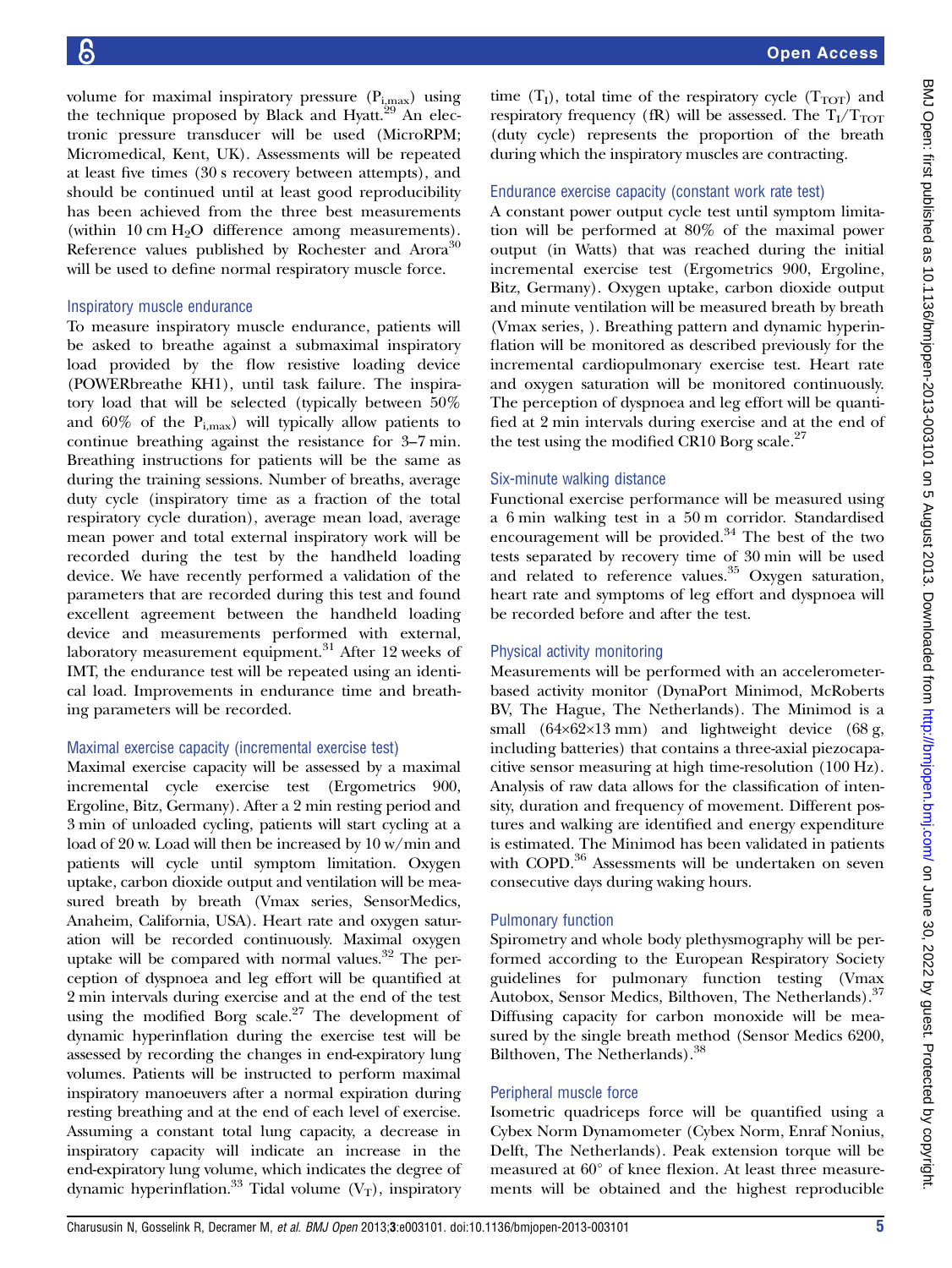value (within 11%) will be taken into analysis. Reference values have been developed in our laboratory.<sup>39</sup>

Isometric hand grip force will be measured using a hydraulic hand grip dynamometer ( Jamar Preston, Jackson, Michigan). Peak force will be assessed with the elbow fixed to the rib cage and flexed 90° and with the wrist in neutral position. At least three measurements will be obtained and the highest reproducible value will be taken into analysis and related to reference values.<sup>26</sup>

#### Health-related quality of life

The Chronic Respiratory Disease Questionnaire (CRDQ) will be used to assess HRQL.<sup>40</sup> This 20-item questionnaire scores quality of life in four domains (dyspnoea, mastery, emotional functioning and fatigue) and has been validated in the Dutch, German and French language.41–<sup>43</sup> The total score can range from 20 to 140 with higher scores indicating better quality of life.

#### Anxiety and depression

The Hospital Anxiety and Depression Scale (HADS) will be used to assess emotional distress.<sup>44</sup> The HADS consists of 14 items and has separate scores for anxiety (7 items) and depression (7 items). A score of 11 or greater on either of the subscales suggests clinically significant symptoms of anxiety or depression.

#### Statistical analysis

Differences in primary and secondary outcomes between groups after 3 months of intervention will be compared adjusting for baseline differences using analysis of covariance.<sup>45</sup> An 'intention-to-treat' as well as a 'per-protocol' analysis will be carried out to compare outcomes between groups.

#### ETHICS AND DISSEMINATION

The results from the RCT of IMT will be submitted for publication.

#### **DISCUSSION**

This large, adequately powered, multicentre RCT will investigate the effects of IMT as an adjunct to a general exercise training programme. Outcomes will be exercise capacity (primary outcome), HRQL and participation in daily physical activity in the selected patients with COPD who have pronounced inspiratory muscle weakness. The IMT in this RCT will be performed using the variable flow resistive loading device described previously (POWERbreatheKH1, and validated. $31$  Besides the hypothetically beneficial characteristics of the applied load described above, a further advantage of this device is the ability to store training parameters of up to 40 sessions. Continuous recording of pressure and flow enables us to monitor the quantity as well as quality of unsupervised training sessions. The latter is of special importance, since 85% of IMT sessions will be undertaken by patients in their homes, without supervision.

We anticipate that the outcomes of this study will be of direct relevance to clinical practice. The results of this study should therefore be incorporated immediately into evidence-based treatment recommendations for clinical practice. During the communication of these recommendations, it will be of special importance to stress that the results obtained in this RCT will be limited to the selected group of patients with COPD, that is, those with inspiratory muscle weakness.

#### Author affiliations

<sup>1</sup>Department of Rehabilitation Sciences, University of Leuven, Leuven, **Belgium** 

<sup>2</sup>Department of Physical Therapy, Thammasat University, Pathumthani, Thailand

<sup>3</sup>Respiratory Rehabilitation and Respiratory Division, UZ Gasthuisberg, Leuven, Belgium

4 Centre for Sports Medicine and Human Performance, Brunel University, London, UK

<sup>5</sup>Centre de recherche, Institut Universitaire de cardiologie et de pneumologie de Québec, Laval University, Quebec, Canada

6 Department of Pulmonology, University Hospital Ghent, Ghent, Belgium 7 Department of Pulmonary Diseases, Radboud University Nijmegen Medical Center, Nijmegen, The Netherlands

8 Department of Respiratory Medicine & Sports Therapy, Schön Klinik Berchtesgaden, Schönau am Königssee, Germany

Contributors DL is the principal investigator and together with RG and NC designed and established the study. All authors are responsible for the selection of measures, recruitment and data collection. NC and DL are responsible for data analysis. All authors have read and approved the final version of the manuscript.

Competing interests AKM acknowledges a beneficial interest in the POWERbreathe inspiratory muscle trainers in the form of a share of royalty income to the University of Birmingham and Brunel University. She also provides consultancy services to the POWERbreathe International Ltd.

Patient consent Obtained.

Ethics approval Ethics approval has been obtained from relevant centre committees.

Provenance and peer review Not commissioned; externally peer reviewed.

Data sharing statement Further details of the study protocol can be requested from the corresponding author.

**Open Access** This is an Open Access article distributed in accordance with the Creative Commons Attribution Non Commercial (CC BY-NC 3.0) license, which permits others to distribute, remix, adapt, build upon this work noncommercially, and license their derivative works on different terms, provided the original work is properly cited and the use is non-commercial. See: [http://](http://creativecommons.org/licenses/by-nc/3.0/) [creativecommons.org/licenses/by-nc/3.0/](http://creativecommons.org/licenses/by-nc/3.0/)

#### **REFERENCES**

- 1. Mannino DM, Buist AS. Global burden of COPD: risk factors, prevalence, and future trends. Lancet 2007;370:765–73.
- Rabe KF, Hurd S, Anzueto A, et al. Global strategy for the diagnosis, management, and prevention of chronic obstructive pulmonary disease: GOLD executive summary. Am J Respir Crit Care Med 2007;176:532–55.
- 3. Global Initiative for Chronic Obstructive Lung Disease (GOLD). Global Strategy for the Diagnosis, Management and Prevention of COPD 2011http://www.goldcopd.org/.Ref Type: Internet Communication
- 4. O'Donnell DE, Travers J, Webb KA, et al. Reliability of ventilatory parameters during cycle ergometry in multicentre trials in COPD. Eur Respir J 2009;34:866–74.
- 5. Hamilton N, Killian KJ, Summers E, et al. Muscle strength, symptom intensity, and exercise capacity in patients with cardiorespiratory disorders. Am J Respir Crit Care Med 1995;152:2021–31.